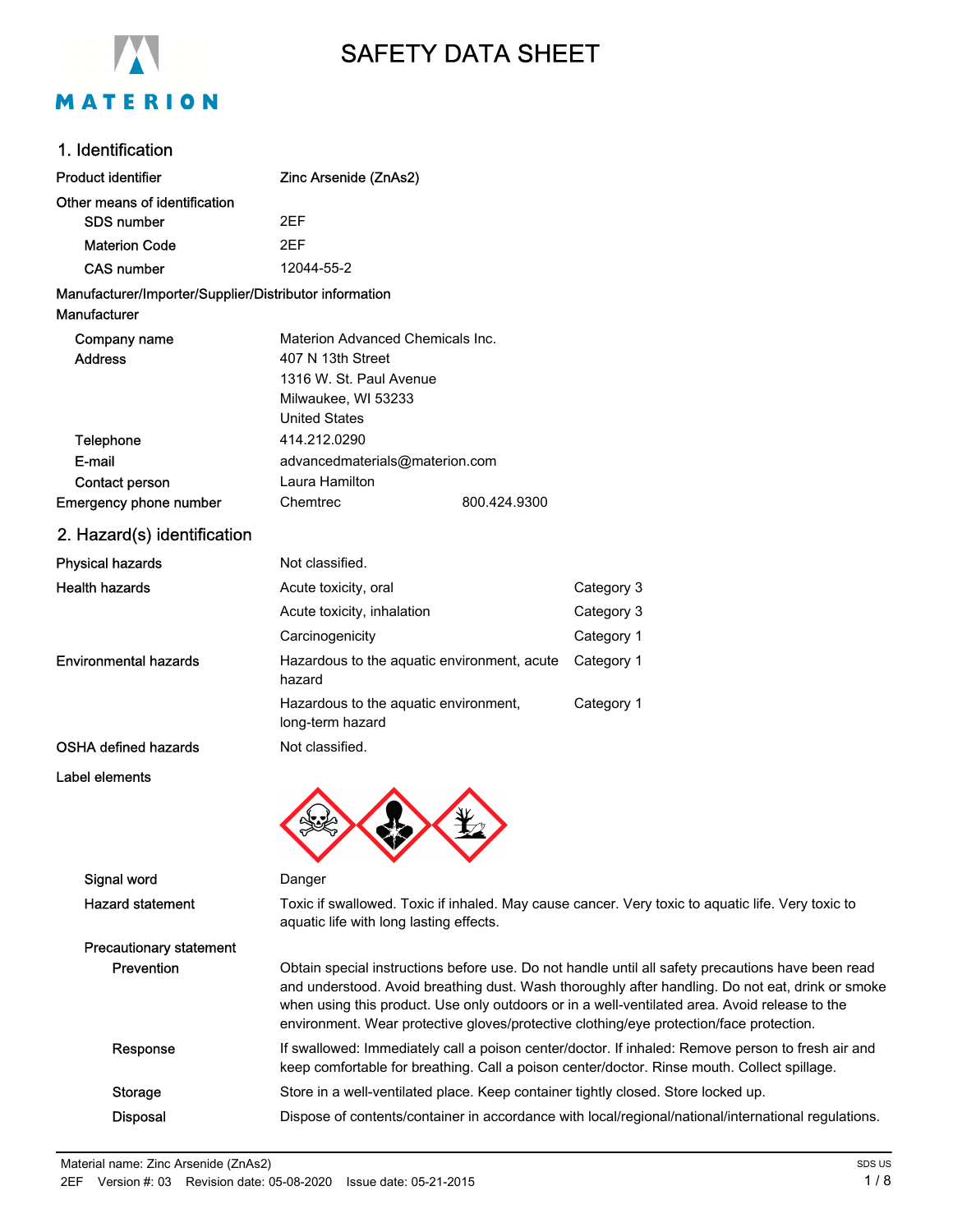None known.

Supplemental information Mone.

## 3. Composition/information on ingredients

#### **Substances**

procedures

| <b>Chemical name</b>                                                         | Common name and synonyms                                                                                                                                                                                                                                                                                                                                                                                                                         | <b>CAS number</b> | $\%$ |
|------------------------------------------------------------------------------|--------------------------------------------------------------------------------------------------------------------------------------------------------------------------------------------------------------------------------------------------------------------------------------------------------------------------------------------------------------------------------------------------------------------------------------------------|-------------------|------|
| Zinc Arsenide                                                                |                                                                                                                                                                                                                                                                                                                                                                                                                                                  | 12044-55-2        | 100  |
| 4. First-aid measures                                                        |                                                                                                                                                                                                                                                                                                                                                                                                                                                  |                   |      |
| <b>Inhalation</b>                                                            | Remove victim to fresh air and keep at rest in a position comfortable for breathing. Oxygen or<br>artificial respiration if needed. Do not use mouth-to-mouth method if victim inhaled the substance.<br>Induce artificial respiration with the aid of a pocket mask equipped with a one-way valve or other<br>proper respiratory medical device. Call a POISON CENTER or doctor/physician.                                                      |                   |      |
| <b>Skin contact</b>                                                          | Wash off with soap and water. Get medical attention if irritation develops and persists.                                                                                                                                                                                                                                                                                                                                                         |                   |      |
| Eye contact                                                                  | Do not rub eyes. Rinse with water. Get medical attention if irritation develops and persists.                                                                                                                                                                                                                                                                                                                                                    |                   |      |
| Ingestion                                                                    | Call a physician or poison control center immediately. Rinse mouth. Do not induce vomiting without<br>advice from poison control center. If vomiting occurs, keep head low so that stomach content<br>doesn't get into the lungs. Do not use mouth-to-mouth method if victim ingested the substance.<br>Induce artificial respiration with the aid of a pocket mask equipped with a one-way valve or other<br>proper respiratory medical device. |                   |      |
| Most important<br>symptoms/effects, acute and<br>delayed                     | Direct contact with eyes may cause temporary irritation.                                                                                                                                                                                                                                                                                                                                                                                         |                   |      |
| Indication of immediate medical<br>attention and special treatment<br>needed | Provide general supportive measures and treat symptomatically. Keep victim warm. Keep victim<br>under observation. Symptoms may be delayed.                                                                                                                                                                                                                                                                                                      |                   |      |
| <b>General information</b>                                                   | IF exposed or concerned: Get medical advice/attention. Ensure that medical personnel are aware<br>of the material(s) involved, and take precautions to protect themselves. Show this safety data<br>sheet to the doctor in attendance.                                                                                                                                                                                                           |                   |      |
| 5. Fire-fighting measures                                                    |                                                                                                                                                                                                                                                                                                                                                                                                                                                  |                   |      |
| Suitable extinguishing media                                                 | Water fog. Foam. Dry chemical powder. Carbon dioxide (CO2).                                                                                                                                                                                                                                                                                                                                                                                      |                   |      |
| Unsuitable extinguishing media                                               | Do not use water jet as an extinguisher, as this will spread the fire.                                                                                                                                                                                                                                                                                                                                                                           |                   |      |
| Specific hazards arising from<br>the chemical                                | During fire, gases hazardous to health may be formed.                                                                                                                                                                                                                                                                                                                                                                                            |                   |      |
| Special protective equipment<br>and precautions for firefighters             | Self-contained breathing apparatus and full protective clothing must be worn in case of fire.                                                                                                                                                                                                                                                                                                                                                    |                   |      |
| Fire fighting<br>equipment/instructions                                      | Use water spray to cool unopened containers.                                                                                                                                                                                                                                                                                                                                                                                                     |                   |      |
| Specific methods                                                             | Use standard firefighting procedures and consider the hazards of other involved materials.                                                                                                                                                                                                                                                                                                                                                       |                   |      |
| General fire hazards                                                         | No unusual fire or explosion hazards noted.                                                                                                                                                                                                                                                                                                                                                                                                      |                   |      |
| 6. Accidental release measures                                               |                                                                                                                                                                                                                                                                                                                                                                                                                                                  |                   |      |
| Personal precautions, protective<br>equipment and emergency                  | Keep unnecessary personnel away. Keep people away from and upwind of spill/leak. Wear<br>appropriate protective equipment and clothing during clean-up. Avoid inhalation of dust. Ensure                                                                                                                                                                                                                                                         |                   |      |

adequate ventilation. Local authorities should be advised if significant spillages cannot be

contained.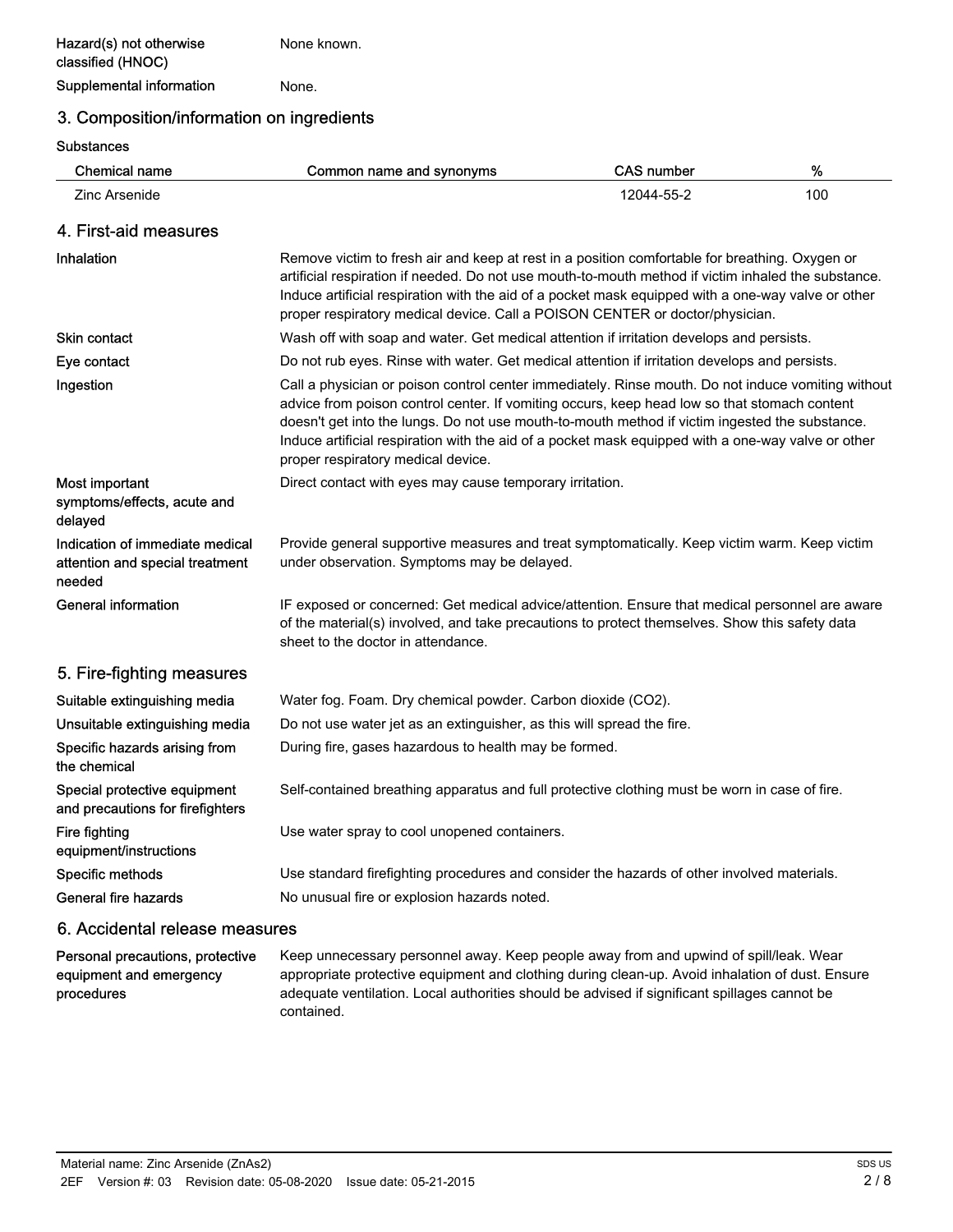| Methods and materials for<br>containment and cleaning up        | Avoid dispersal of dust in the air (i.e., clearing dust surfaces with compressed air). Stop the flow of<br>material, if this is without risk. Cover with plastic sheet to prevent spreading. Absorb in vermiculite,<br>dry sand or earth and place into containers.                                                                                                                                                                                                                                                                                               |  |  |
|-----------------------------------------------------------------|-------------------------------------------------------------------------------------------------------------------------------------------------------------------------------------------------------------------------------------------------------------------------------------------------------------------------------------------------------------------------------------------------------------------------------------------------------------------------------------------------------------------------------------------------------------------|--|--|
|                                                                 | Large Spills: Wet down with water and dike for later disposal. Shovel the material into waste<br>container. Prevent product from entering drains. Following product recovery, flush area with water.                                                                                                                                                                                                                                                                                                                                                              |  |  |
|                                                                 | Small Spills: Sweep up or vacuum up spillage and collect in suitable container for disposal. Wipe<br>up with absorbent material (e.g. cloth, fleece). Clean surface thoroughly to remove residual<br>contamination.                                                                                                                                                                                                                                                                                                                                               |  |  |
|                                                                 | Never return spills to original containers for re-use.                                                                                                                                                                                                                                                                                                                                                                                                                                                                                                            |  |  |
| <b>Environmental precautions</b>                                | Avoid release to the environment. Prevent further leakage or spillage if safe to do so. Avoid<br>discharge into drains, water courses or onto the ground. Inform appropriate managerial or<br>supervisory personnel of all environmental releases.                                                                                                                                                                                                                                                                                                                |  |  |
| 7. Handling and storage                                         |                                                                                                                                                                                                                                                                                                                                                                                                                                                                                                                                                                   |  |  |
| Precautions for safe handling                                   | Obtain special instructions before use. Do not handle until all safety precautions have been read<br>and understood. Minimize dust generation and accumulation. Avoid breathing dust. Avoid<br>prolonged exposure. Do not taste or swallow. When using, do not eat, drink or smoke. Should be<br>handled in closed systems, if possible. Use only outdoors or in a well-ventilated area. Wear<br>appropriate personal protective equipment. Wash hands thoroughly after handling. Avoid release<br>to the environment. Observe good industrial hygiene practices. |  |  |
| Conditions for safe storage,<br>including any incompatibilities | Store locked up. Store in original tightly closed container. Store in a well-ventilated place.                                                                                                                                                                                                                                                                                                                                                                                                                                                                    |  |  |

## 8. Exposure controls/personal protection

## Occupational exposure limits

|         | <b>Type</b>                              |                                                                   |          | Value                                                                            |                                                                                           |
|---------|------------------------------------------|-------------------------------------------------------------------|----------|----------------------------------------------------------------------------------|-------------------------------------------------------------------------------------------|
|         | <b>TWA</b>                               |                                                                   |          |                                                                                  |                                                                                           |
|         |                                          |                                                                   |          |                                                                                  |                                                                                           |
|         | <b>Type</b>                              |                                                                   |          |                                                                                  |                                                                                           |
|         | Ceiling                                  |                                                                   |          |                                                                                  |                                                                                           |
|         |                                          |                                                                   |          |                                                                                  |                                                                                           |
|         | <b>Type</b>                              |                                                                   |          |                                                                                  |                                                                                           |
|         | PEL                                      |                                                                   |          |                                                                                  |                                                                                           |
|         | <b>TWA</b>                               |                                                                   |          |                                                                                  |                                                                                           |
|         |                                          |                                                                   |          |                                                                                  |                                                                                           |
|         |                                          |                                                                   |          |                                                                                  |                                                                                           |
| Value   |                                          | Determinant                                                       | Specimen | <b>Sampling Time</b>                                                             |                                                                                           |
| 35 µg/l |                                          | Inorganic<br>arsenic, plus<br>methylated<br>metabolites, as<br>As | Urine    | $\star$                                                                          |                                                                                           |
|         | <b>ACGIH Biological Exposure Indices</b> | US. NIOSH: Pocket Guide to Chemical Hazards                       |          | US. California Code of Regulations, Title 8, Section 5155. Airborne Contaminants | $0.01$ mg/m $3$<br>Value<br>$0.002$ mg/m3<br>Value<br>$0.01$ mg/m $3$<br>$0.005$ mg/m $3$ |

#### Exposure guidelines

#### US NIOSH Pocket Guide to Chemical Hazards: Skin designation

Zinc Arsenide (CAS 12044-55-2) Can be absorbed through the skin.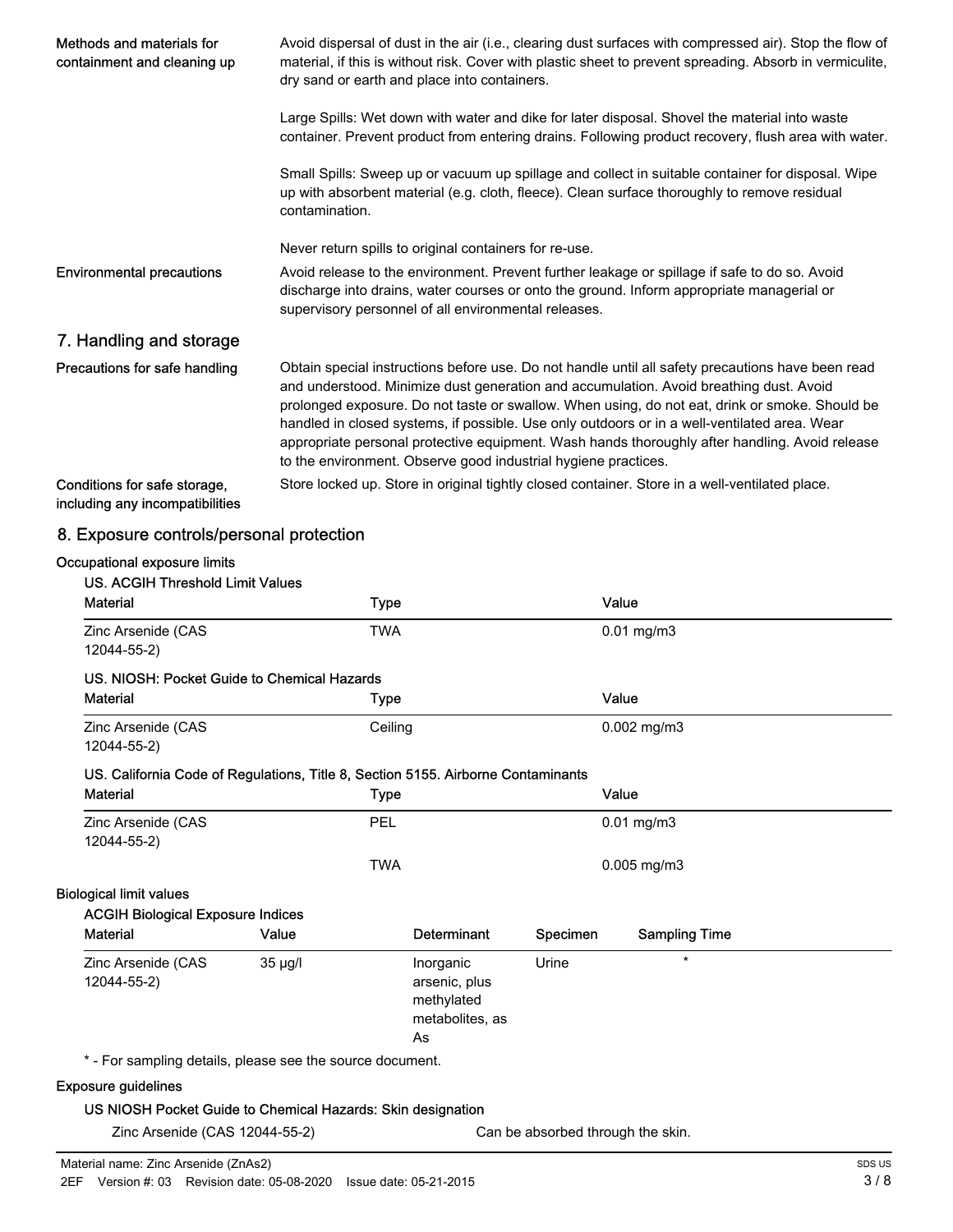| Appropriate engineering controls                                      | Good general ventilation (typically 10 air changes per hour) should be used. Ventilation rates<br>should be matched to conditions. If applicable, use process enclosures, local exhaust ventilation,<br>or other engineering controls to maintain airborne levels below recommended exposure limits. If<br>exposure limits have not been established, maintain airborne levels to an acceptable level. |
|-----------------------------------------------------------------------|--------------------------------------------------------------------------------------------------------------------------------------------------------------------------------------------------------------------------------------------------------------------------------------------------------------------------------------------------------------------------------------------------------|
| Individual protection measures, such as personal protective equipment |                                                                                                                                                                                                                                                                                                                                                                                                        |
| Eye/face protection                                                   | If contact is likely, safety glasses with side shields are recommended.                                                                                                                                                                                                                                                                                                                                |
| Skin protection                                                       |                                                                                                                                                                                                                                                                                                                                                                                                        |
| Hand protection                                                       | Wear appropriate chemical resistant gloves. Suitable gloves can be recommended by the glove<br>supplier.                                                                                                                                                                                                                                                                                               |
| Other                                                                 | Wear suitable protective clothing. Use of an impervious apron is recommended.                                                                                                                                                                                                                                                                                                                          |
| Respiratory protection                                                | In case of insufficient ventilation, wear suitable respiratory equipment.                                                                                                                                                                                                                                                                                                                              |

Thermal hazards Wear appropriate thermal protective clothing, when necessary.

Keep away from food and drink. Always observe good personal hygiene measures, such as washing after handling the material and before eating, drinking, and/or smoking. General hygiene considerations

## 9. Physical and chemical properties

| Appearance                                        |                |
|---------------------------------------------------|----------------|
| <b>Physical state</b>                             | Solid.         |
| Form                                              | Solid.         |
| Color                                             | Not available. |
| Odor                                              | Not available. |
| Odor threshold                                    | Not available. |
| рH                                                | Not available. |
| Melting point/freezing point                      | Not available. |
| Initial boiling point and boiling<br>range        | Not available. |
| Flash point                                       | Not available. |
| <b>Evaporation rate</b>                           | Not available. |
| Flammability (solid, gas)                         | Not available. |
| Upper/lower flammability or explosive limits      |                |
| <b>Flammability limit - lower</b><br>(%)          | Not available. |
| <b>Flammability limit - upper</b><br>(%)          | Not available. |
| Explosive limit - lower (%)                       | Not available. |
| Explosive limit - upper (%)                       | Not available. |
| Vapor pressure                                    | Not available. |
| Vapor density                                     | Not available. |
| <b>Relative density</b>                           | Not available. |
| Solubility(ies)                                   |                |
| Solubility (water)                                | Not available. |
| <b>Partition coefficient</b><br>(n-octanol/water) | Not available. |
| Auto-ignition temperature                         | Not available. |
| <b>Decomposition temperature</b>                  | Not available. |
| <b>Viscosity</b>                                  | Not available. |
| Other information<br><b>Explosive properties</b>  | Not explosive. |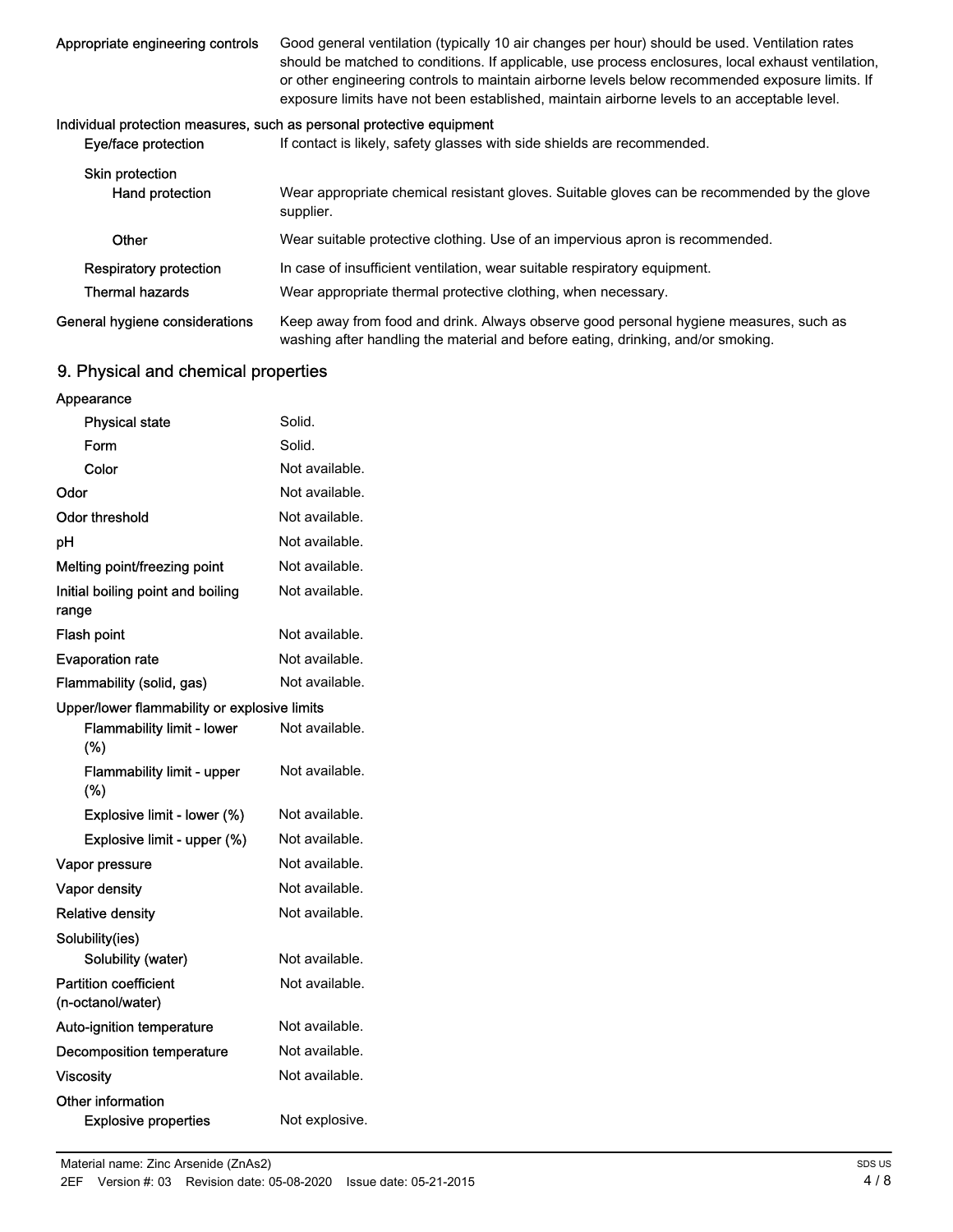| Molecular formula    | As2Zn          |
|----------------------|----------------|
| Oxidizing properties | Not oxidizing. |

## 10. Stability and reactivity

| Reactivity                            | The product is stable and non-reactive under normal conditions of use, storage and transport. |
|---------------------------------------|-----------------------------------------------------------------------------------------------|
| <b>Chemical stability</b>             | Material is stable under normal conditions.                                                   |
| Possibility of hazardous<br>reactions | No dangerous reaction known under conditions of normal use.                                   |
| Conditions to avoid                   | Contact with incompatible materials.                                                          |
| Incompatible materials                | Strong oxidizing agents.                                                                      |
| Hazardous decomposition<br>products   | No hazardous decomposition products are known.                                                |

## 11. Toxicological information

#### Information on likely routes of exposure

| Inhalation                                                                         | Toxic if inhaled.                                                                                                   |                                                                                    |  |
|------------------------------------------------------------------------------------|---------------------------------------------------------------------------------------------------------------------|------------------------------------------------------------------------------------|--|
| <b>Skin contact</b>                                                                | No adverse effects due to skin contact are expected.                                                                |                                                                                    |  |
| Eye contact                                                                        | Direct contact with eyes may cause temporary irritation.                                                            |                                                                                    |  |
| Ingestion                                                                          | Toxic if swallowed.                                                                                                 |                                                                                    |  |
| Symptoms related to the<br>physical, chemical and<br>toxicological characteristics | Direct contact with eyes may cause temporary irritation.                                                            |                                                                                    |  |
| Information on toxicological effects                                               |                                                                                                                     |                                                                                    |  |
| <b>Acute toxicity</b>                                                              | Toxic if inhaled. Toxic if swallowed.                                                                               |                                                                                    |  |
| Skin corrosion/irritation                                                          | Prolonged skin contact may cause temporary irritation.                                                              |                                                                                    |  |
| Serious eye damage/eye<br>irritation                                               | Direct contact with eyes may cause temporary irritation.                                                            |                                                                                    |  |
| Respiratory or skin sensitization<br><b>Respiratory sensitization</b>              | Not a respiratory sensitizer.                                                                                       |                                                                                    |  |
| <b>Skin sensitization</b>                                                          | This product is not expected to cause skin sensitization.                                                           |                                                                                    |  |
| Germ cell mutagenicity                                                             | No data available to indicate product or any components present at greater than 0.1% are<br>mutagenic or genotoxic. |                                                                                    |  |
| Carcinogenicity                                                                    | May cause cancer.                                                                                                   |                                                                                    |  |
| IARC Monographs. Overall Evaluation of Carcinogenicity                             |                                                                                                                     |                                                                                    |  |
| Zinc Arsenide (CAS 12044-55-2)                                                     |                                                                                                                     | 1 Carcinogenic to humans.                                                          |  |
|                                                                                    | OSHA Specifically Regulated Substances (29 CFR 1910.1001-1052)                                                      |                                                                                    |  |
| Zinc Arsenide (CAS 12044-55-2)                                                     |                                                                                                                     | Cancer                                                                             |  |
| Zinc Arsenide (CAS 12044-55-2)                                                     | US. National Toxicology Program (NTP) Report on Carcinogens                                                         | Known To Be Human Carcinogen.                                                      |  |
| Reproductive toxicity                                                              |                                                                                                                     | This product is not expected to cause reproductive or developmental effects.       |  |
| Specific target organ toxicity -<br>single exposure                                | Not classified.                                                                                                     |                                                                                    |  |
| Specific target organ toxicity -<br>repeated exposure                              | Not classified.                                                                                                     |                                                                                    |  |
| Aspiration hazard                                                                  | Not an aspiration hazard.                                                                                           |                                                                                    |  |
| <b>Chronic effects</b>                                                             |                                                                                                                     | Prolonged inhalation may be harmful. Prolonged exposure may cause chronic effects. |  |
| 12. Ecological information                                                         |                                                                                                                     |                                                                                    |  |
| Ecotoxicity                                                                        | Very toxic to aquatic life with long lasting effects.                                                               |                                                                                    |  |
| Persistence and degradability                                                      | No data is available on the degradability of this product.                                                          |                                                                                    |  |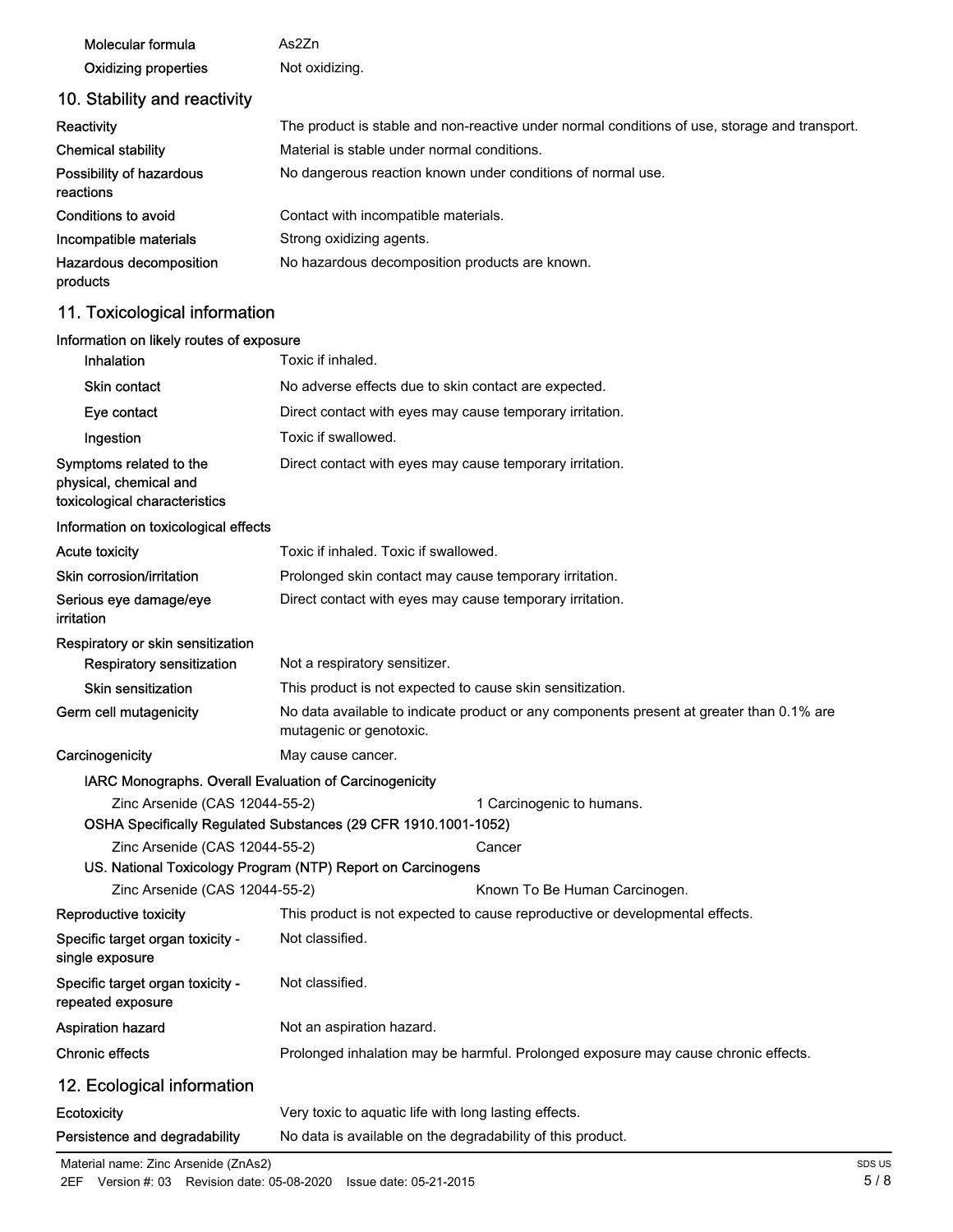| <b>Bioaccumulative potential</b>         | No data available.                                                                                                                                                                                                                                                                                                                                |  |
|------------------------------------------|---------------------------------------------------------------------------------------------------------------------------------------------------------------------------------------------------------------------------------------------------------------------------------------------------------------------------------------------------|--|
| Mobility in soil                         | No data available.                                                                                                                                                                                                                                                                                                                                |  |
| Other adverse effects                    | No other adverse environmental effects (e.g. ozone depletion, photochemical ozone creation<br>potential, endocrine disruption, global warming potential) are expected from this component.                                                                                                                                                        |  |
| 13. Disposal considerations              |                                                                                                                                                                                                                                                                                                                                                   |  |
| <b>Disposal instructions</b>             | Collect and reclaim or dispose in sealed containers at licensed waste disposal site. Do not allow<br>this material to drain into sewers/water supplies. Do not contaminate ponds, waterways or ditches<br>with chemical or used container. Dispose of contents/container in accordance with<br>local/regional/national/international regulations. |  |
| Local disposal regulations               | Dispose in accordance with all applicable regulations.                                                                                                                                                                                                                                                                                            |  |
| Hazardous waste code                     | The waste code should be assigned in discussion between the user, the producer and the waste<br>disposal company.                                                                                                                                                                                                                                 |  |
| Waste from residues / unused<br>products | Dispose of in accordance with local regulations. Empty containers or liners may retain some<br>product residues. This material and its container must be disposed of in a safe manner (see:<br>Disposal instructions).                                                                                                                            |  |
| Contaminated packaging                   | Since emptied containers may retain product residue, follow label warnings even after container is<br>emptied. Empty containers should be taken to an approved waste handling site for recycling or<br>disposal.                                                                                                                                  |  |

## 14. Transport information

#### DOT

| <b>UN number</b>             | <b>UN1557</b>                                   |
|------------------------------|-------------------------------------------------|
| UN proper shipping name      | Arsenic compound, solid, n.o.s. (zinc arsenide) |
| Transport hazard class(es)   |                                                 |
| <b>Class</b>                 | 6.1                                             |
| <b>Subsidiary risk</b>       |                                                 |
| Label(s)                     | 9                                               |
| Packing group                | Ш                                               |
| Special precautions for user | Not available.                                  |
| <b>Special provisions</b>    | 8, 146, 335, A112, B54, IB8, IP3, N20, T1, TP33 |
| Packaging exceptions         | 155                                             |
| Packaging non bulk           | 213                                             |
| Packaging bulk               | 240                                             |
| <b>IATA</b>                  |                                                 |
| <b>UN number</b>             | <b>UN1557</b>                                   |
| UN proper shipping name      | Arsenic compound, solid, n.o.s. (zinc arsenide) |
| Transport hazard class(es)   |                                                 |
| Class                        | 6.1                                             |
| Subsidiary risk              | $\overline{a}$                                  |
| Packing group                | III                                             |
| <b>Environmental hazards</b> | No.                                             |
| <b>ERG Code</b>              | 9L                                              |
| Special precautions for user | Not available.                                  |
| Other information            |                                                 |
| Passenger and cargo          | Allowed with restrictions.                      |
| aircraft                     |                                                 |
| Cargo aircraft only          | Allowed with restrictions.                      |
| <b>IMDG</b>                  |                                                 |
| <b>UN number</b>             | <b>UN1557</b>                                   |
| UN proper shipping name      | Arsenic compound, solid, n.o.s. (zinc arsenide) |
| Transport hazard class(es)   |                                                 |
| <b>Class</b>                 | 6.1                                             |
| Subsidiary risk              |                                                 |
| Packing group                | III                                             |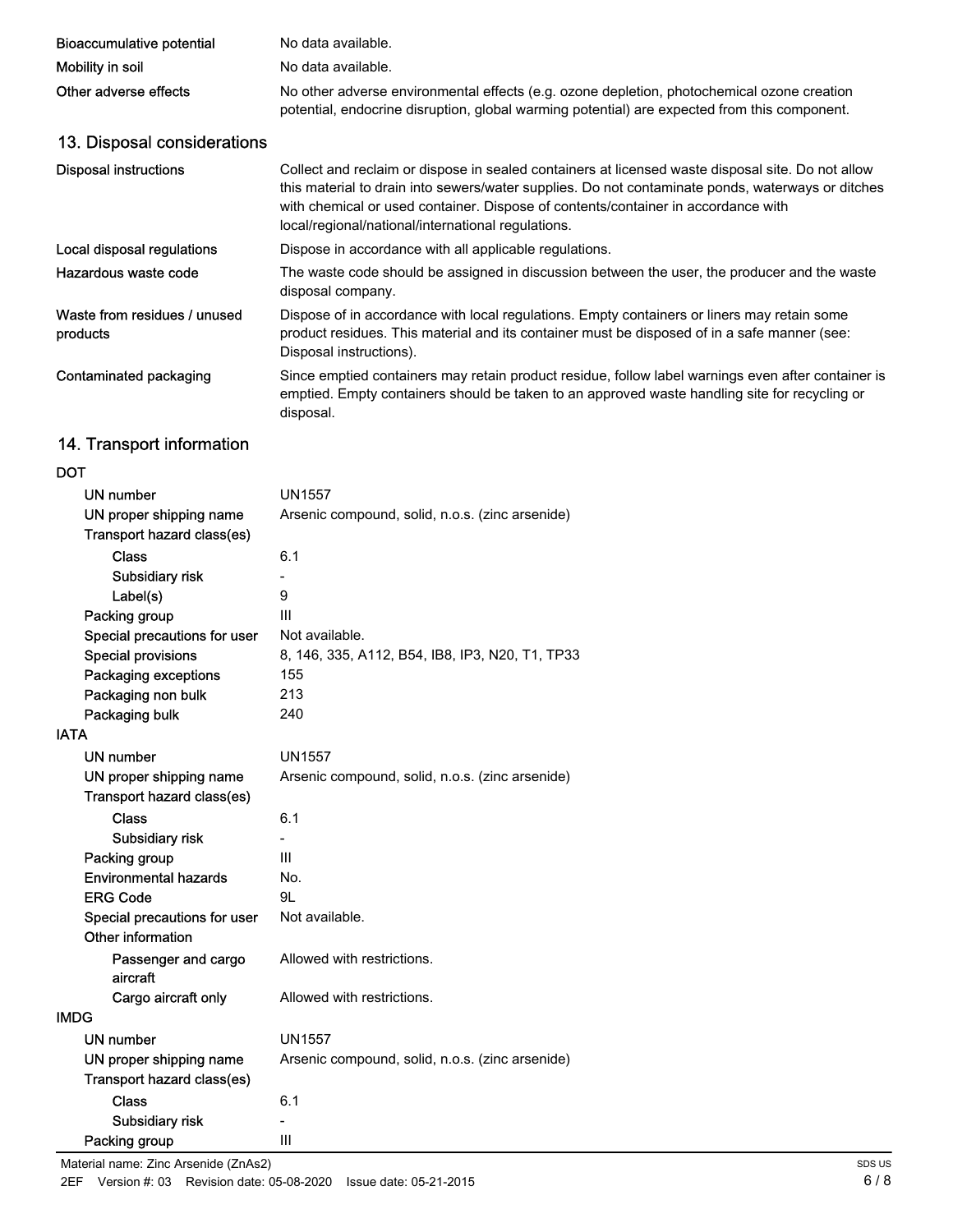Environmental hazards

| Marine pollutant             | No.            |
|------------------------------|----------------|
| EmS                          | $F-A. S-F$     |
| Special precautions for user | Not available. |

#### DOT; IATA; IMDG



#### This product is a "Hazardous Chemical" as defined by the OSHA Hazard Communication Standard, 29 CFR 1910.1200.

#### Toxic Substances Control Act (TSCA)

TSCA Section 12(b) Export Notification (40 CFR 707, Subpt. D)

Not regulated.

#### CERCLA Hazardous Substance List (40 CFR 302.4)

Not listed.

US federal regulations

#### SARA 304 Emergency release notification

Not regulated.

#### OSHA Specifically Regulated Substances (29 CFR 1910.1001-1052)

Zinc Arsenide (CAS 12044-55-2) Cancer

Liver Skin Respiratory irritation Nervous system Acute toxicity

#### Superfund Amendments and Reauthorization Act of 1986 (SARA)

SARA 302 Extremely hazardous substance

Not listed.

SARA 311/312 Hazardous Yes chemical

#### SARA 313 (TRI reporting) Not regulated.

## Other federal regulations

### Clean Air Act (CAA) Section 112 Hazardous Air Pollutants (HAPs) List

Zinc Arsenide (CAS 12044-55-2)

### Clean Air Act (CAA) Section 112(r) Accidental Release Prevention (40 CFR 68.130)

Not regulated.

Safe Drinking Water Act Not regulated. (SDWA)

### US state regulations

## California Proposition 65

WARNING: WARNING: This product contains a chemical known to the State of California to cause cancer.